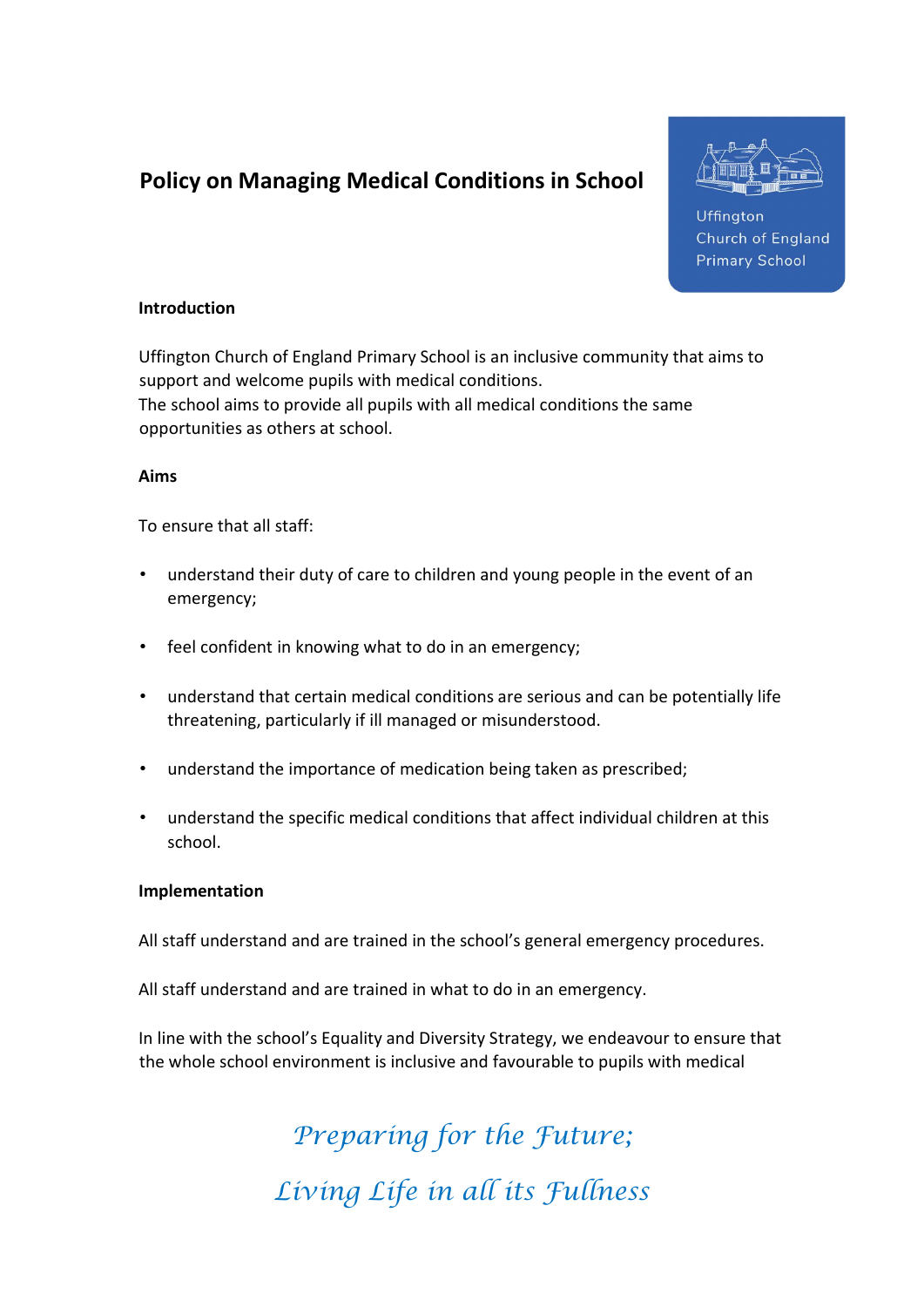conditions. This includes the physical environment, as well as social, sporting and educational activities.

Each member of the school community knows their roles and responsibilities in maintaining and implementing an effective medical conditions policy.

The school is committed to working in partnership with parents and carers and, to this end, has systems in place for daily communication where children have specific medical needs.

All confidential data is managed and processed in line with the General Data Protection Regulation. Please refer to the school's Data Protection Policy.

## The Administration of Medicines

The school does not administer medicines as a matter of course. Where a child requires short-term pain relief or prescribed medicines, parents are requested to make arrangements for a parent / carer to visit school to administer the medication.

Children who require Salbutamol inhalers for the control of asthma keep these in their classrooms. Depending upon the age and maturity of the child, these may be kept by the class teacher or in the child's individual tray.

Where a child requires long-term medication, a meeting will take place between school staff, parents / carers and health professionals to ensure that all involved understand exactly what is required. Medicines are kept securely and administered by trained adults. All adminstrations are recorded in a home–school communication book. Individual health-care plans are kept in the school office for staff reference.

Where a child may require emergency medication, e.g. Epipen, all staff are trained in the administration of the medicine. The medicine is stored in a secure but accessible place known to all staff. Individual health-care plans are kept in the school office for staff reference.

#### Intimate Care Policy

"Intimate" care is any care which involves washing, touching or carrying out an invasive procedure that most children are able to carry out themselves. However, depending on a child's age and stage of development, they may need some support, for example dressing, wiping their bottom after using the toilet, changing underwear following an accident and, in some cases, changing nappies / pads. Pupils are encouraged to act as independently as possible and to undertake as much of their own personal care as is possible and practicable. When assistance is

> Preparing for the Future; Living Life in all its Fullness